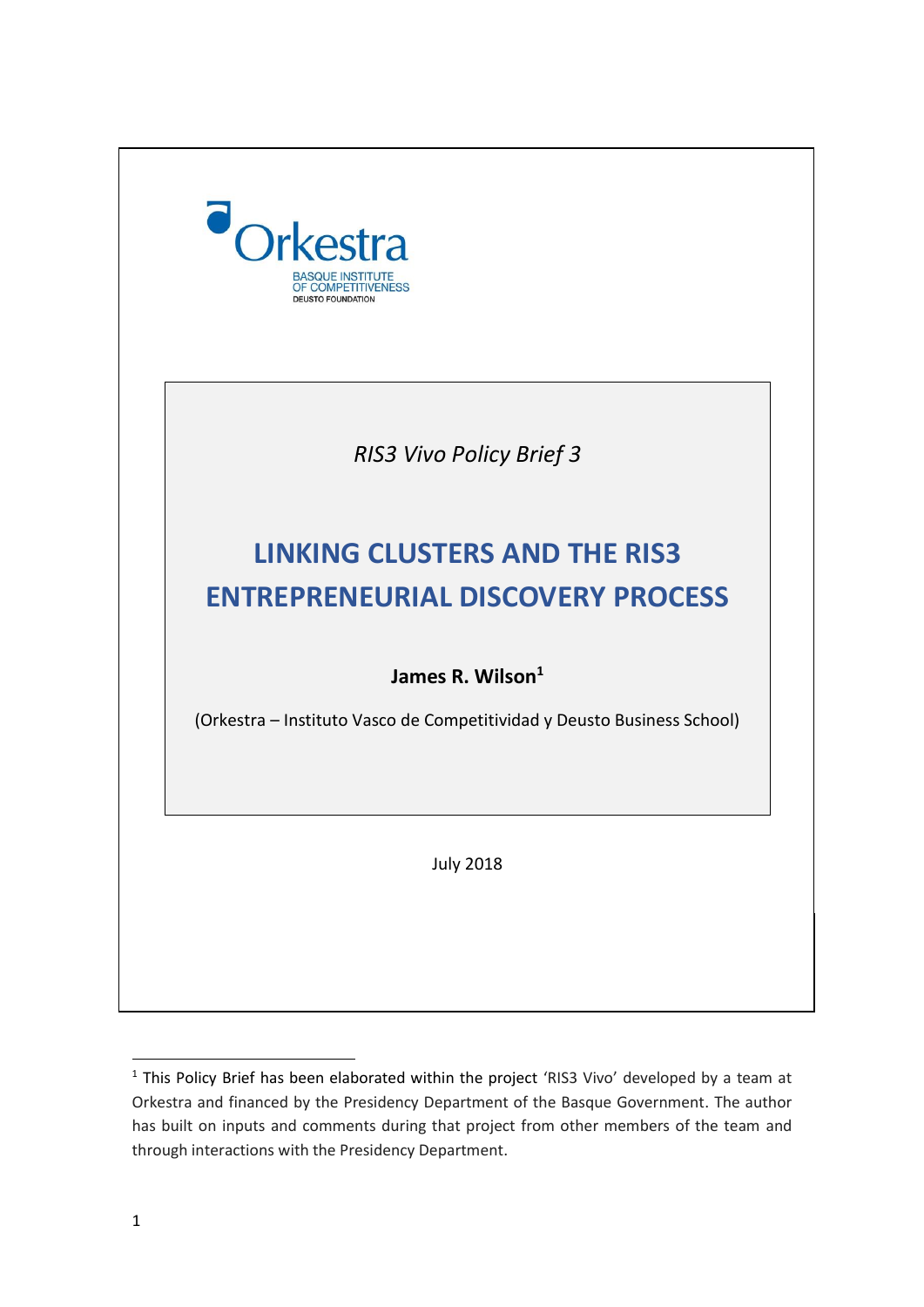## 1. Introduction: Why linking clusters and RIS3 is important

The central element of research and innovation strategies for smart specialisation (RIS3) is the so-called 'entrepreneurial discovery process' through which regional strategies emerge and are shaped over time. Indeed, along with the convergence of industrial policies with science, technology and innovation policies in recognition of the key role that knowledge and innovation play in the competitiveness of modern economies, it is this conception of an entrepreneurial discovery process that essentially distinguishes smart specialisation strategies from older incarnations of industrial policies.

Like the old industrial policies, smart specialisation strategies are about making choices around which economic activities in a territory should be targeted for active support. Where they differ is in who makes the choices on which activities to target and how those choices are made. In smart specialisation strategies the decisions on which activities to prioritise for research and innovation investments should emerge through engagement among a constellation of regional actors from the quadruple helix of business, research, government and civil society. This engagement is critical, as it is the collective intelligence of these agents that has the best chance of understanding the market potential and technological feasibility of competing paths, along with their likely socioeconomic impacts in the region.

Yet as smart specialisation strategies have moved from design to implementation, the practical challenges of maintaining the interested and focused engagement of relevant stakeholders have become evident in regions across Europe. Different regions have taken different approaches to facilitating entrepreneurial discovery processes, but there are common challenges in stimulating and maintaining the interest of firms, aligning the activities of universities and integrating civil society.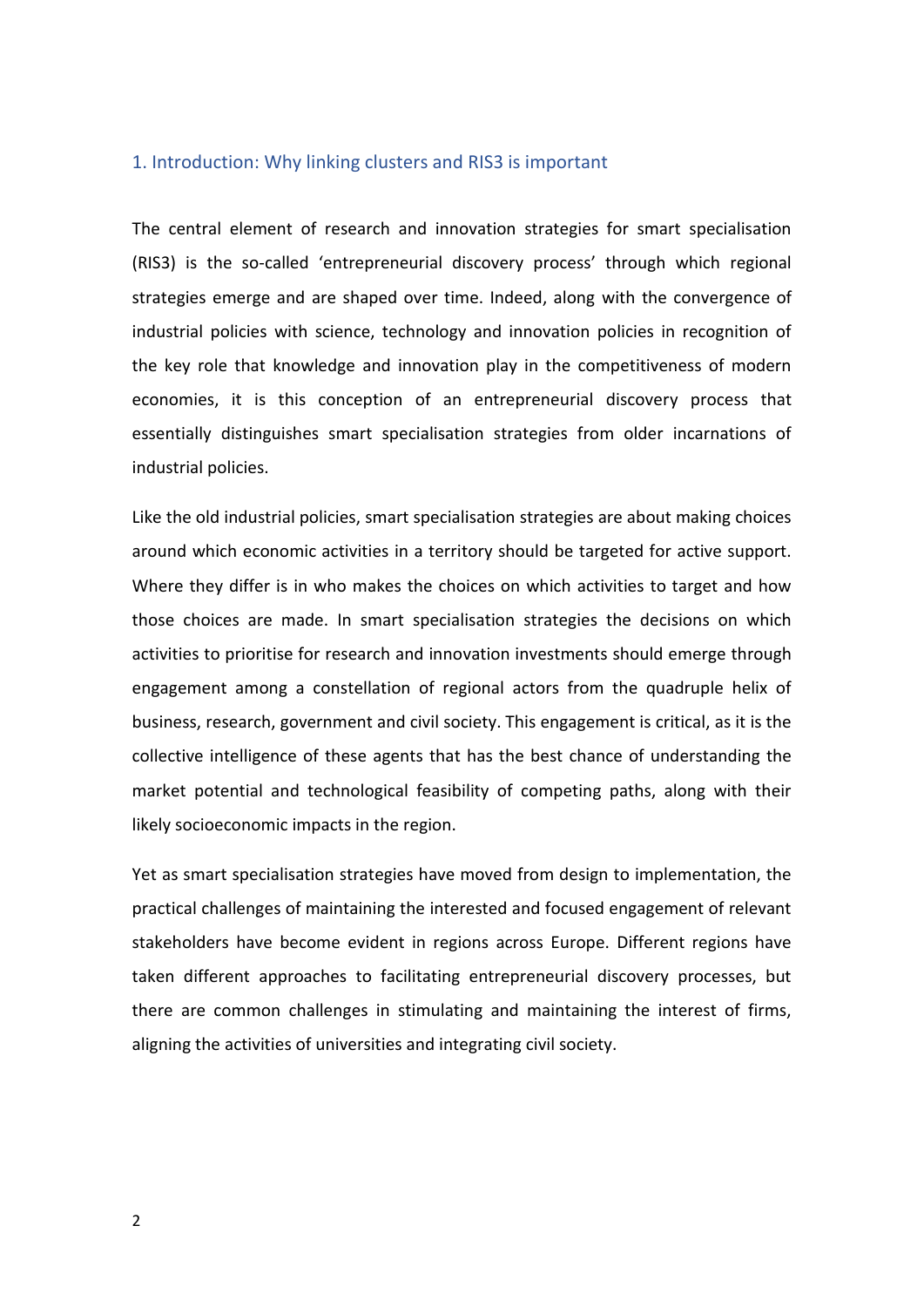Indeed, in practice the early implementation of RIS3 processes has been strongly government-led or public-research led.<sup>2</sup> This has highlighted other challenges related to ensuring that government has the right capabilities. Firstly to play a truly facilitating role, engaging other actors, and secondly to be sufficiently responsive in its own policies and funding mechanisms to the outcomes of that engagement.

In the context of these challenges for ensuring a dynamic, multi-agent entrepreneurial discovery process, clusters and cluster organisations can play a particularly critical role. Clusters themselves are the building blocks of regional economies; they represent the areas of specialisation in related activities already existing in the region, and it is these areas of specialisation that must provide the foundations for new path development. Moreover, in the vast majority of European regions there are dedicated public policies and/or dedicated organisations oriented towards supporting cooperative dynamics within the regions' clusters. Existing clusters and cluster organisations are therefore natural starting points for building the entrepreneurial discovery processes required by smart specialisation strategies.

While the synergies between clusters and the RIS3 entrepreneurial discovery process seem obvious, in many places it is proving difficult to make an effective link on the ground. Yet precisely because clusters are the building blocks of regional economies, it is critical to better link cluster dynamics with smart specialisation processes. This challenge is being felt across Europe. It is clearly seen, for example, in the attempts of the European Commission to bring together the approaches of different directorates, in particular DG Regional Policy (the origin of the smart specialisation agenda), DG GROW (focused on enterprise, following a clusters agenda) and DG Research (focused on funding university research).

In Euskadi the challenge is particularly pertinent given the strong presence and legacy of cluster organisations, which have emerged and evolved with almost 30 years of consistent support from a dedicated cluster policy. Understanding how to best

**.** 

<sup>&</sup>lt;sup>2</sup> See, for example, Aranguren et al.'s (2018) findings from eight regional cases, Kroll's (2017) analysis of less-favoured regions, or Marinelli and Perianez Forte's (2017) analysis of a survey of the bodies registered as implementing entrepreneurial discovery processes on the S3 platform.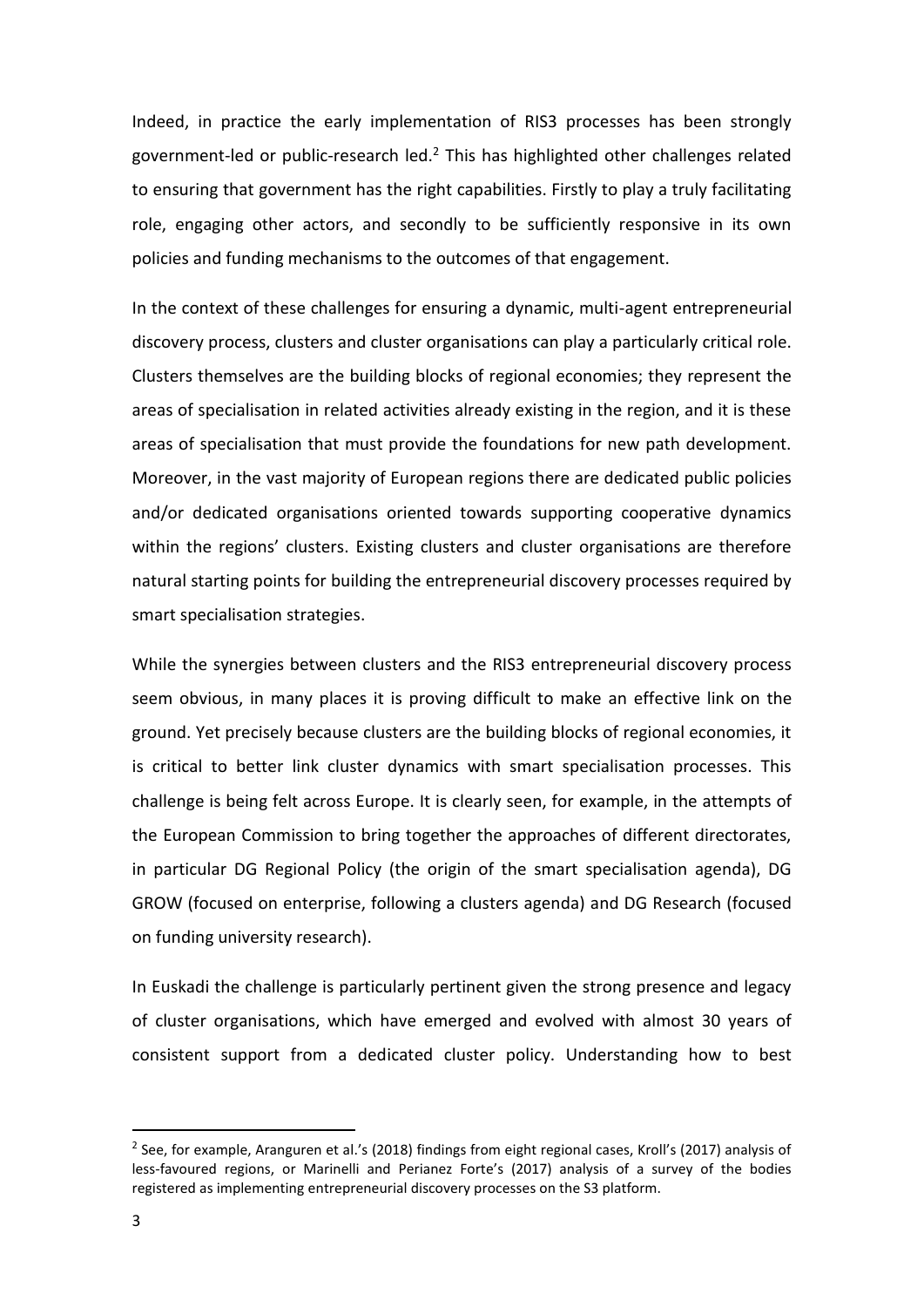leverage the knowledge, experience and reach of these institutions within the regional entrepreneurial discovery process is therefore likely to be critical to its effectiveness.

The aim of this *policy brief* is to set out what we know about the relationship between clusters and the RIS3 entrepreneurial discovery process (the state-of-art) from both academic analysis and practice, and to reflect on how Euskadi can advance in the widely-shared challenge of linking them more effectively.

## 2.- The RIS3-cluster link: What is the current state-of-art?

The smart specialisation policy framework arose initially from the observation that many regional governments had been replicating investments in certain areas of science, technology and innovation (STI) without really taking into account the plurality and diversity of their specific contexts. The essential argument, very quickly translated into a European policy agenda, was for regional STI strategies that are smart in the sense of targeting areas with clear potential for new innovation paths building from the existing productive capacities and capabilities of the region.

## *Entrepreneurial Discovery*

In this context the notion of a regional entrepreneurial discovery process attempts to describe an inherently entrepreneurial process of discovering emerging, promising paths that build from the existing actors, competences and activities of the region. Marinelli and Perianez Forte (2017) note that this process is continuous, and present from the initial identification of priorities through to the implementation of the strategies, where stakeholders are engaged in the refinement of priorities, the identification of policy instruments, and associated RIS3 governance and monitoring mechanisms.

This continuous process of discovery is nevertheless difficult to put into practice, precisely because it requires the engagement of multiple stakeholders that may not be used to engaging, and that may have conflicting interests and distinct visions. Indeed, the academic literature is still far from clear on what a regional entrepreneurial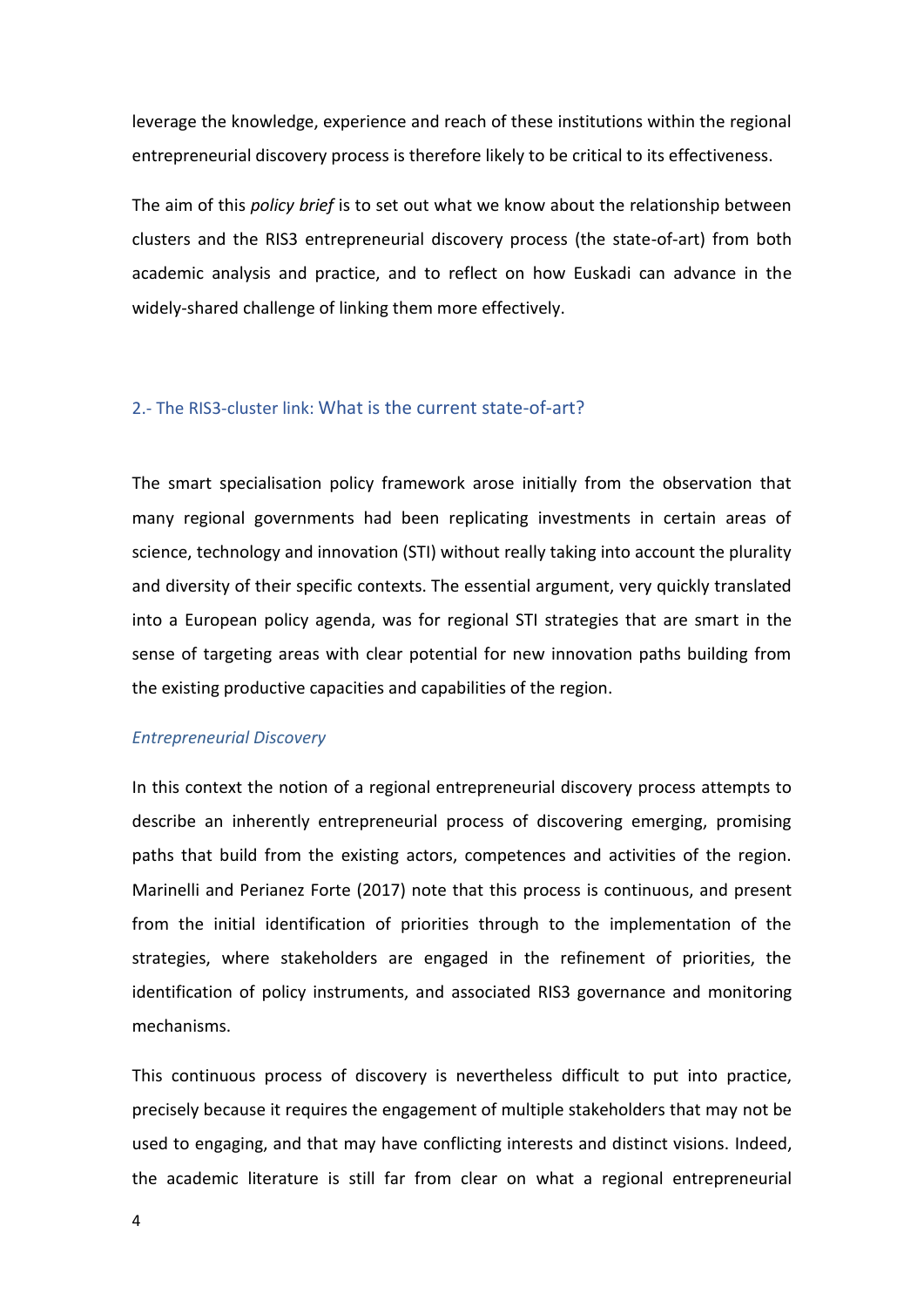discovery process should look like and how it should be operationalised. It is nevertheless generally accepted that it:

- Should have a strong analytical component and evidence-base for selecting and refining priorities;
- Should be strongly participative;
- Should combine elements of *bottom-up* and *top-down*; and
- May have different stages with different characteristics (e.g. initially establishing fairly broad priorities, and then increasing the granularity to 'dig deeper' into more specific paths within those priority areas).

# *Differences and Synergies between Entrepreneurial Discovery and Clusters*

Given the focus of RIS3 on starting from existing productive capacities and capabilities, it is unsurprising that smart specialisation has been linked to clusters ever since it first emerged. Yet the rapid adoption of the smart specialisation agenda meant that there was initially relatively little time and space to reflect on how smart specialisation related to other already-established policy initiatives, such as cluster policies and cluster organisations.

Foray et al. (2011) warned early on that smart specialisation is not the same thing as a cluster policy, although he pointed out that "vibrant innovative clusters" could be a "classic outcome" or an "emergent property" of a smart specialisation strategy (*Ibid*, p. 16). As RIS3 started to be designed across Europe, inevitably prompting discussions about the relationship with existing cluster policies, analysis then focused on understanding the differences and similarities between clusters and smart specialisation strategies (Aranguren and Wilson, 2013; European Commission, 2013; Todeva, 2015).

Clear differences between the smart specialisation entrepreneurial discovery process and cluster dynamics include:

● The scale at which they are articulated: region vs cluster, which implies that the RIS3 entrepreneurial discovery process is likely to cut across traditional cluster boundaries.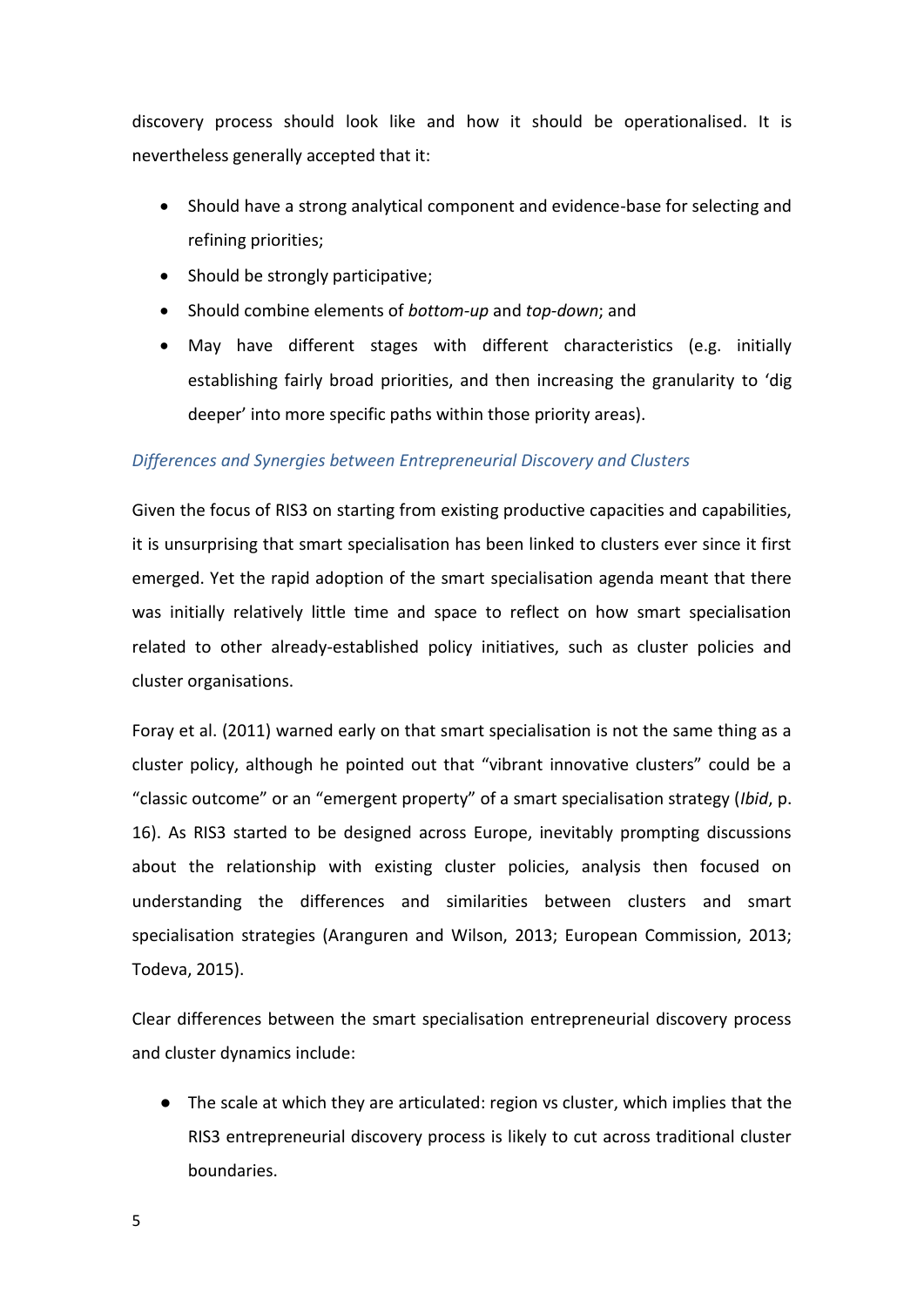- Their focus: innovation investments in specific innovation-intensive activities vs overall cluster competitiveness across the whole economy.
- Their overall goals: the transformation of regional economies vs enhancing the performance of the cluster and its constituent parts.

Yet despite these differences there are very clear synergies between cluster-level dynamics and regional-level processes of entrepreneurial discovery. European Commission (2013) summarised these in terms of their shared rationale – productivity and innovation as drivers of competitiveness – and their shared reliance on the advantages of proximity relationships. These synergies were also explored by Aranguren and Wilson (2013), whose analysis suggested that existing cluster dynamics embody important elements of the entrepreneurial discovery process:

- Both cluster and RIS3 dynamics seek to facilitate forms of cooperation among firms and a range of other agents that are developing related/complementary economic activities: they are both systemic dynamics, which implies new, experimental forms of governance and leadership to articulate effective decision-making processes.
- Both cluster and RIS3 dynamics are fundamentally place-specific and rely on constructing strategies and activities that build from available place-based assets and capabilities.
- Both cluster and RIS3 dynamics seek to be transformative in the sense of strengthening existing and building new competitive advantages, something that requires processes of prioritization and selection.
- Both cluster and RIS3 dynamics are process-oriented, which raises significant challenges in monitoring and evaluating their effectiveness.

## *Leveraging clusters for entrepreneurial discovery: Experiences, lessons and challenges*

More recent analysis of the link between entrepreneurial discovery processes and clusters, bolstered by emerging experiences and lessons from practice, has strengthened initial arguments around the potential synergies. Ketels (2017), for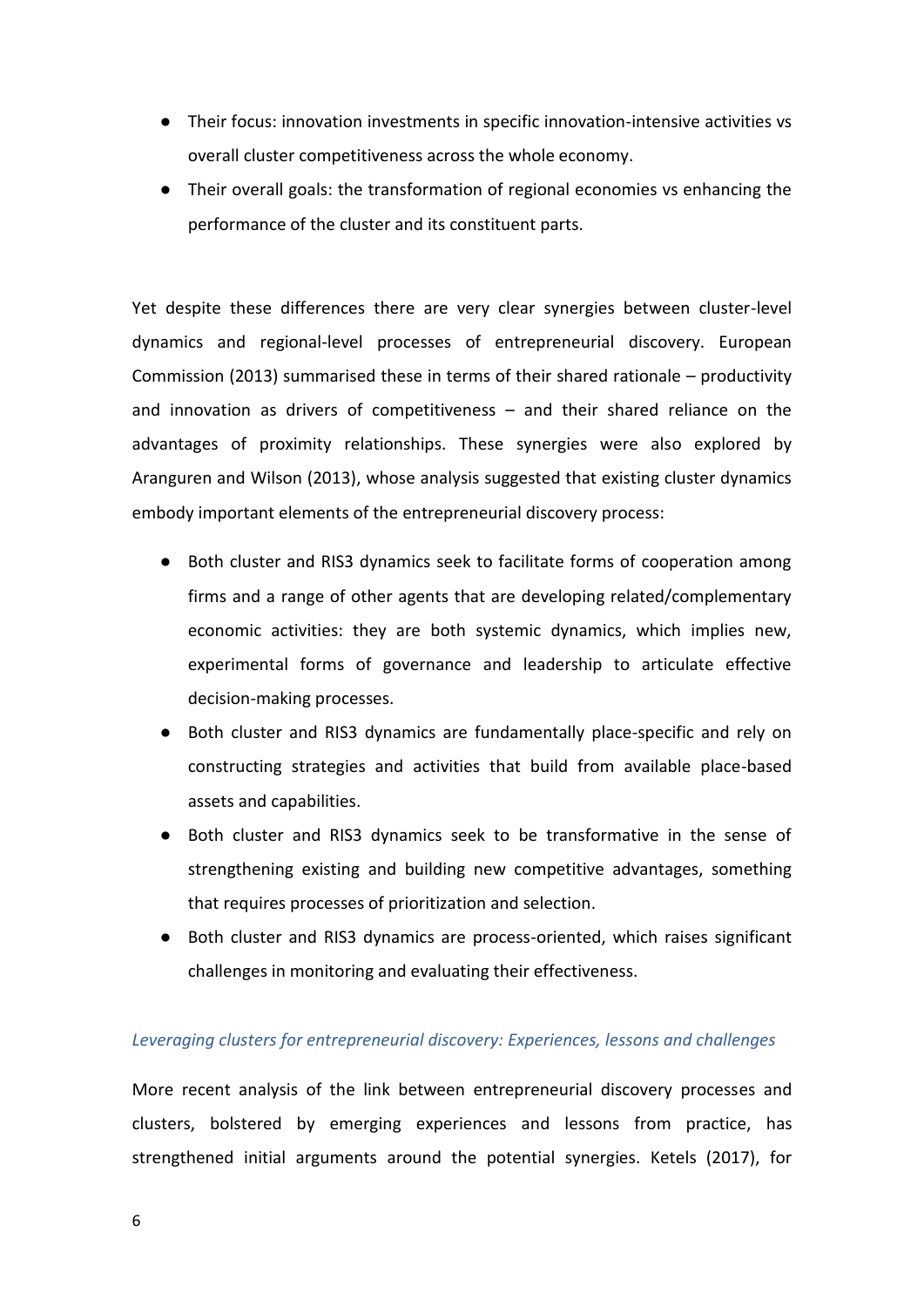example, notes the similarities between competitiveness policies based on clusters and modern industrial policies seeking to foster structural transformation. He argues that they share an overall focus on "microeconomic structures and systems, moving beyond macroeconomic, economy wide, or single-factor microeconomic explanations of prosperity and development" (ibid, p.2). Moreover, Wilson *et al.* (2017), in their analysis of the future of cluster policies, suggest that this focus on strengthening elements of the microeconomic environment means that cluster organisations "are in a unique position to develop and convey policy-relevant information about those elements and about relevant resource, market, and technological trends" (ibid, p.61). Such intelligence can be invaluable for the entrepreneurial discovery process, and it is therefore no surprise that clusters are playing key roles in the development of territorial smart specialisation strategies across Europe and beyond.

As noted by Marinelli and Perianez Forte (2017), "regions have responded to the EDP, by finding ways to favour an in depth interaction and engagement with local actors in the development of S3 priorities". Entrepreneurial discovery processes require soft spaces that address coordination and information asymmetries and facilitate effective decisions on the targeting of specific activities and paths. In many places clusters are already playing a key role in this new dynamic, offering 'spaces' for public-private engagement.

Indeed, in general the emphasis of cluster organisations on fostering cooperative relationships among triple helix agents from business, research and government fits very well with the focus of modern industrial policies on public-private-research interaction determining the prioritisation of economic activities (Rodrik 2004; Foray 2014). In this regard Koschatzky *et al.* (2017, p. 178) go as far to suggest that "the main tenets of the new smart specialisation agenda" … "have been practised for years by cluster agencies, both explicitly and implicitly." What they argue has thus far been missing is "an overarching framework that provides an interface between the activities of cluster organisations and regional support policies that have mostly remained horizontal in nature" (*Ibid.*). In that sense RIS3 provides the (often) missing strategic approach at regional level, around which clusters and cluster organisations can focus on implementation.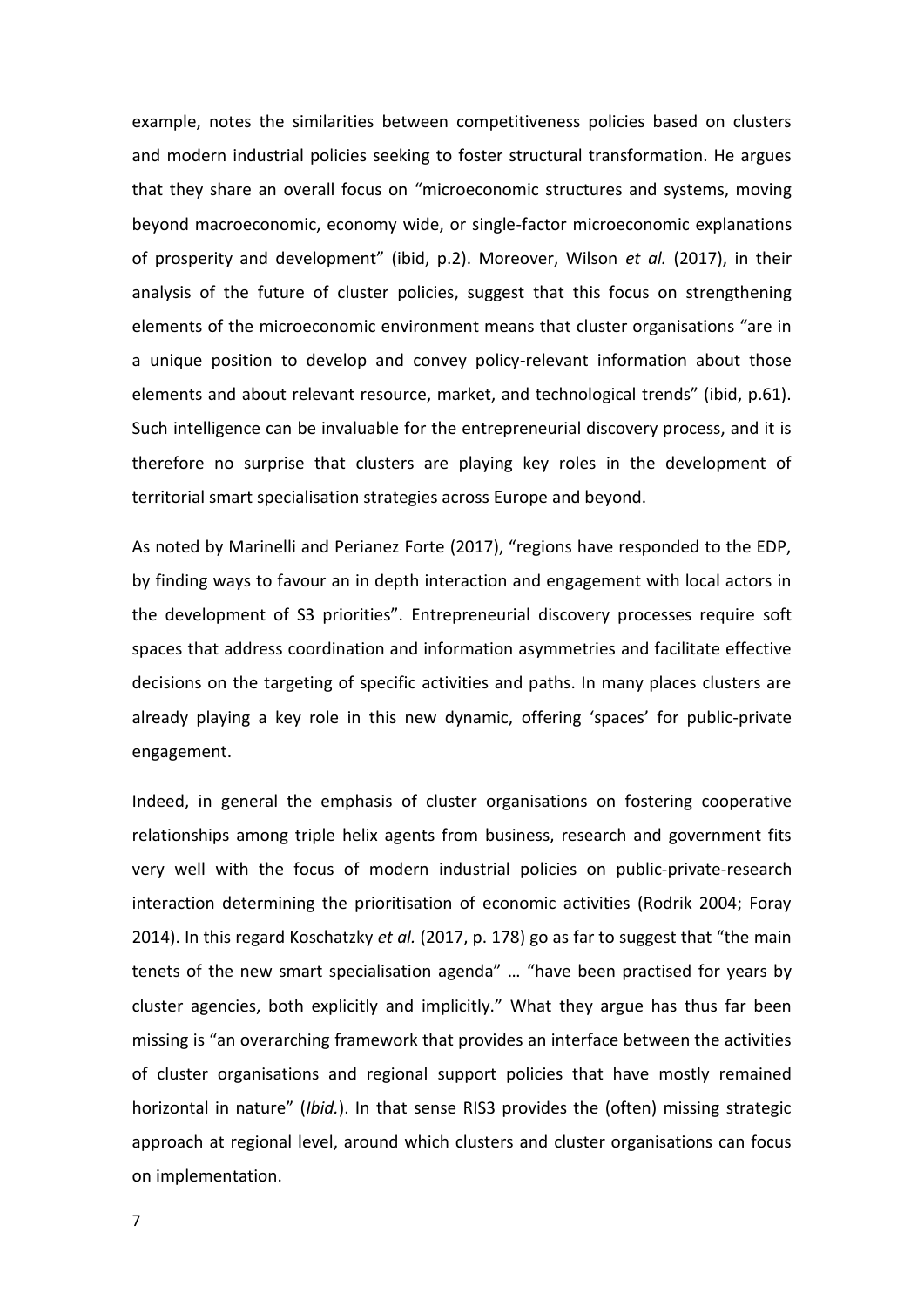For Koschatzky *et al.* (2017) all of this raises an important question around how smart specialisation is influencing cluster policies, or how cluster policies are adapting to smart specialisation strategies. They analyse this issue in Germany, and argue that part of the answer lies in the strategic tradition of the region. For example, where regions already have a strong tradition with territorial strategy there is likely to be less impact from smart specialisation on the functioning of cluster organisations, as those organisations already exist in the context of a strategic approach to regional development and are already playing their roles in that context.

Thus in some places we can observe smart specialisation strategies that have themselves been explicitly built around existing cluster dynamics: Bremen or Baden-Württemberg, for example. In other places we see new cluster policies being built alongside and linked to the new strategic approach promoted by smart specialisation: Navarre or Bogota, for example. And in other places we observe cluster policies adapting themselves to the needs of evolving smart specialisation strategies: North-Rhine Westphalia or Sweden, for example. Finally, there are places where the cluster policy and smart specialisation strategy remain quite separate: Catalonia or Saxony, for example.

On the whole cluster policies provide a pool of 25 years of practice and experience with public-private-research interaction that are being integrated into modern industrial policies, enhancing trust and confidence in their effectiveness to boost productivity, competitiveness, and territorial development. Yet there is much still to be learned.

The cluster organisations that have progressively formed to support clusters in regions across Europe over the last 30 years have their own established dynamics, which are often built on many years of previous interaction among their members. Opening up these dynamics so that they feed into broader regional-strategy processes that require the engagement of new and different stakeholders alongside significant cross-cluster interaction is not straightforward. Indeed cluster organisations can be guilty of focusing collaboration and engagement around the 'usual suspects', and of having a weak spot when it comes to fostering entrepreneurship (and the emergence of new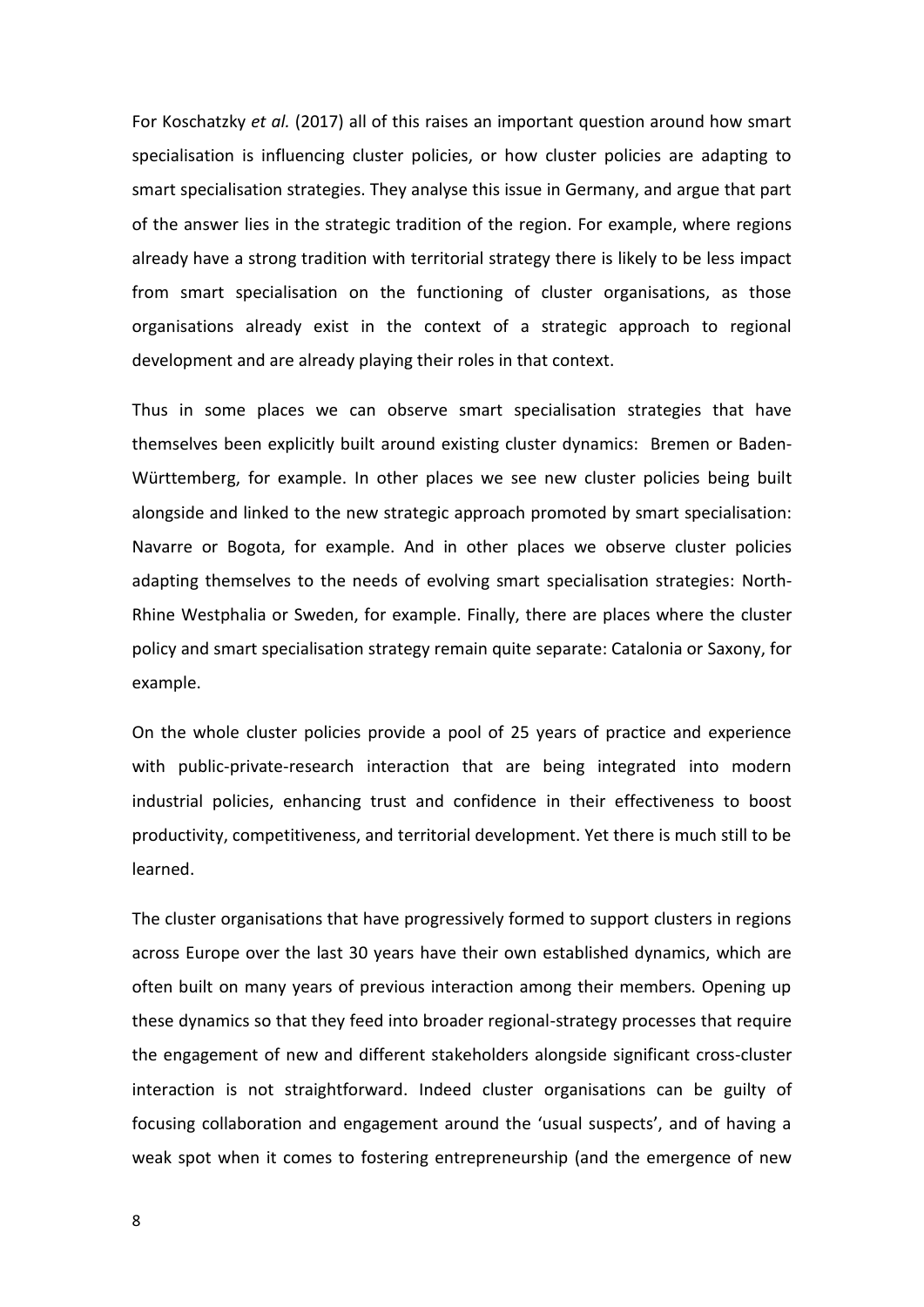companies that might compete with their members). Moreover, while inter-cluster collaboration is high on the policy agenda it is often relatively un-developed in practice, which may present barriers to cross-fertilisation and the development of new paths stemming from 'un-related variety'. Finally, while the natural focus of many cluster organisations is on private-private or private-research engagement, there is scope for improving how these spaces facilitate private-public engagement and also public-public engagement (for example between different levels or departments of government). Indeed, linking cluster dynamics to the entrepreneurial discovery process not only has the potential to support a wide engagement of relevant firms, but should also ensure that government policies (smart specialisation strategy framework, cluster policy, R&D policies, innovation policies, etc.) are working in the same direction.

## 3.- How can Euskadi advance in this challenge?

The entrepreneurial discovery process in Euskadi has been organised through the establishment of steering groups corresponding to three initially-identified priority areas (biosciences-health, energy and advanced manufacturing) and four initiallyidentified opportunity niches (food, creative and cultural industries, urban habitat and environmental ecosystems). As in many regions, the design and early implementation phases of the RIS3 were strongly government-led. However the overall process has followed the four commonly-agreed desirable features of entrepreneurial discovery processes mentioned above (strong evidence-base, participative, combining bottomup and top-down, different stages of granularity). It has therefore often been held up as a reference case.

Aranguren *et al.* (2016) analysed the early implementation phase of the Basque RIS3, noting that the steering groups initially developed their activities around two main objectives. Firstly, to understand and explore what is behind each priority, identifying a set of 6-8 key technology or business areas underpinning them, and identifying key projects already underway. Secondly, to visualize and socialize the activity underway, identifying key people in research in each area, and trying to 'spread the word' and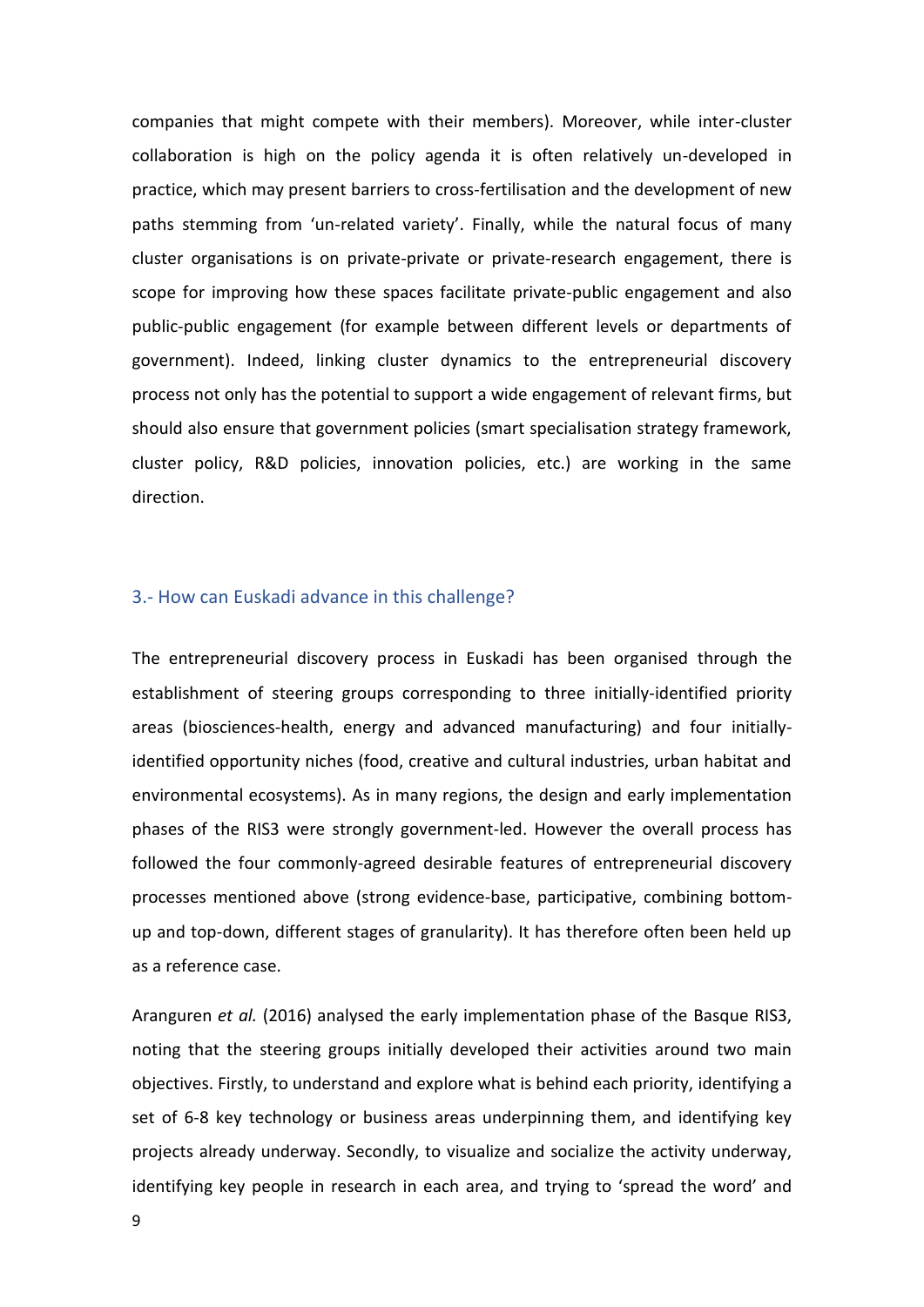generate noise and dynamism. In the more recent implementation phase the entrepreneurial discovery process has evolved to focus on the development of new collaborative lead projects and strategic initiatives (including those that cross priorities), the widening of steering group dynamics among SMEs, and a horizontal focus on market-closeness, research excellence, talent and the sensibilization of business to social impact.

More generally, the RIS3 approach in Euskadi is built on a strong trajectory of regional competitiveness strategy, which has been implemented in part through a long-term policy of supporting cluster organisations. The change in approach with the advent of smart specialization has therefore been incremental rather than radical, and this is reflected in the articulation of the link between the entrepreneurial discovery process and clusters, and the types of challenges that this involves.

The design and evolution of the entrepreneurial discovery process has taken into account existing cluster dynamics. Indeed, the idea of creating steering groups as spaces to bring together private and public actors recognised from the beginning that existing cluster associations should play a key role in the process so as to build where possible on dynamics already in place.

Moreover, like in the examples of North-Rhine Westphalia or Sweden cited above, the existing cluster policy has undergone a process of adapting itself to the evolving smart specialisation strategy. It was reformed in parallel with the design and early implementation of the RIS3 (Orkestra, 2017), and is subject to ongoing reflection and peer review in the framework of an Interreg project exploring how cluster policies can be leveraged for the successful implementation of RIS3. $3$  As a result of this process an action plan has been developed which includes issues such as working on the scope of clusters to be more inclusive and strategic, aligning the cluster policy with the mix of other programmes that support collaboration, enhancing the international linkages of clusters, upgrading cluster management competences, and leveraging monitoring and evaluation for policy learning.

<sup>&</sup>lt;sup>3</sup> See:<https://www.interregeurope.eu/clusters3/>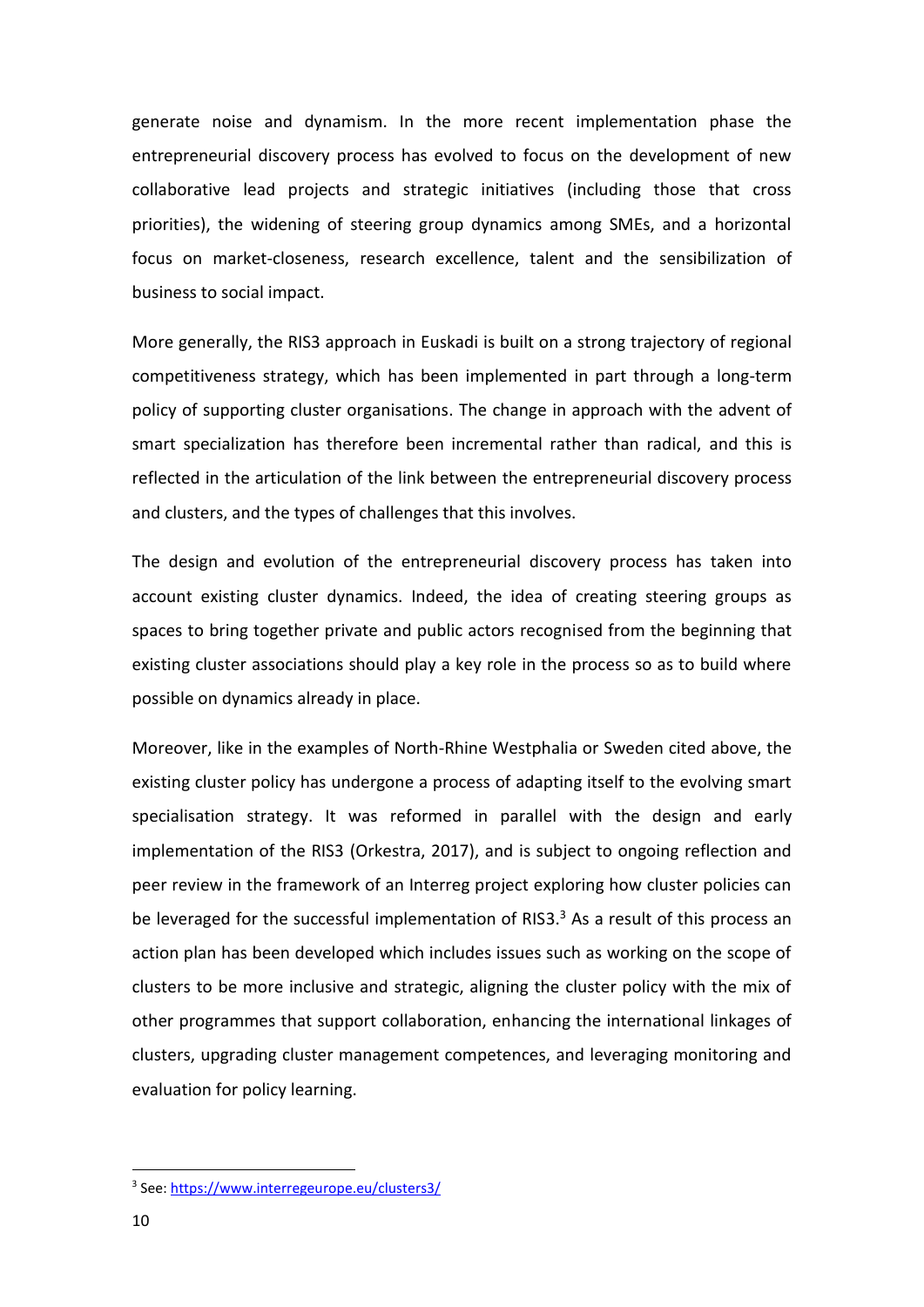The strong variation in the characteristics of each priority, and the existing cluster dynamics within each area, has meant that the entrepreneurial discovery process has developed in different ways in each case. While the government initially set the rules of the game and decided which actors should constitute the steering groups, the groups themselves have established their own governance and the actors involved are changing over time. This means that the specific challenges for improving the effectiveness of the link between cluster dynamics and the entrepreneurial discovery process are different across the priority areas.

The link between existing cluster dynamics and the steering group process is most strongly developed in the energy priority, where the energy cluster organisation is playing a leading role in coordinating the dynamics of the steering group. The cluster has strong coverage of the key relevant stakeholders, and indeed the working groups that have been established within the RIS3 process correspond broadly to those that were already functioning within the cluster.

The link is arguably least developed in the biosciences-health priority. Here the cluster organisation was relatively un-developed prior to the launch of the steering group, with key actors missing and the organisation itself behaving more like a sectoral association than a cluster organisation. A challenge here, then, is to build a truly collaborative cluster dynamic within the context of the entrepreneurial discovery process, which is opening the way for the engagement of key actors such as the health system. Given the strong research base of these activities in the Basque Country, lessons could also be learned from studying the evolution of research-driven clusters in other places.

The most complex and challenging context for articulating the link between cluster dynamics and the entrepreneurial discovery process is in the advanced manufacturing priority. This priority area cuts across the activities of many cluster organisations in the region, and really emphasises the need to build inter-cluster dynamics. In this sense the steering group can be seen as a platform into which a range of different cluster dynamics can feed. However, until now there has been variation in the role and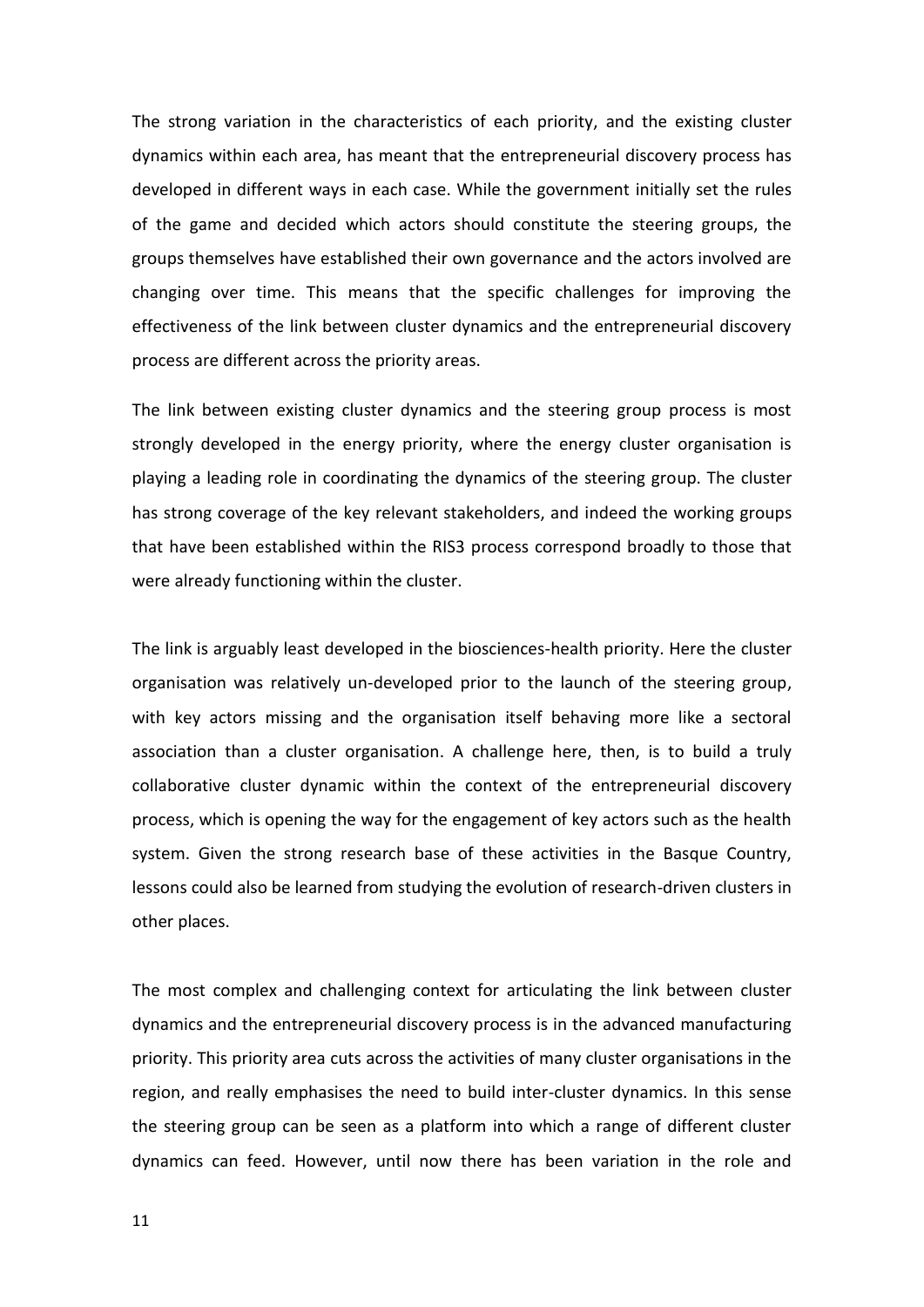implication of different clusters in the activities of the steering group, and on the whole their implication has been relatively limited. The governance structure of the steering group has recently been changed, and a key challenge is to (re-)activate the engagement of all relevant cluster organisations within this new framework, so that the synergies between their cooperative dynamics and their potential reach into the SME population are not lost.

Finally, the opportunity niches in different ways offer scope and opportunities for emerging clusters and cluster organisations (such as the food or construction clusters) to consolidate and build cooperative dynamics in the context of a broader regional strategy. It is particularly important here not to lose sight of the links between these emerging dynamics and the processes taking place in the other priority areas, and current evidence suggests that the emphasis being placed from the government on cross-priority lead projects is playing a positive role.

Overall, therefore, the challenge in Euskadi is about making sure that the existing cluster dynamics contribute to and are in line with the new RIS3 framework, and that the new framework is used to leverage an upgrading of clusters, cluster policies and cluster organisations. That cluster associations can now apply for support from the RIS3 innovation fund for the development of new collaborative lead projects in RIS3 areas is one response that is supporting this challenge.<sup>4</sup> It is also likely to require, for example, a renewed focus on the leadership capabilities within these dynamics – the all-important human factor – something that has been flagged up in the recent Interreg peer review. It is a process of 'feeling-as-we-go' and will require sophisticated monitoring, evaluation and adjustment to the cluster policy (and to other policies) to ensure that cluster dynamics evolve in parallel with and re-enforcing the RIS3 entrepreneurial discovery process.

<sup>4</sup> 10 of the 18 collaborative lead projects approved in the first round were led by cluster associations.